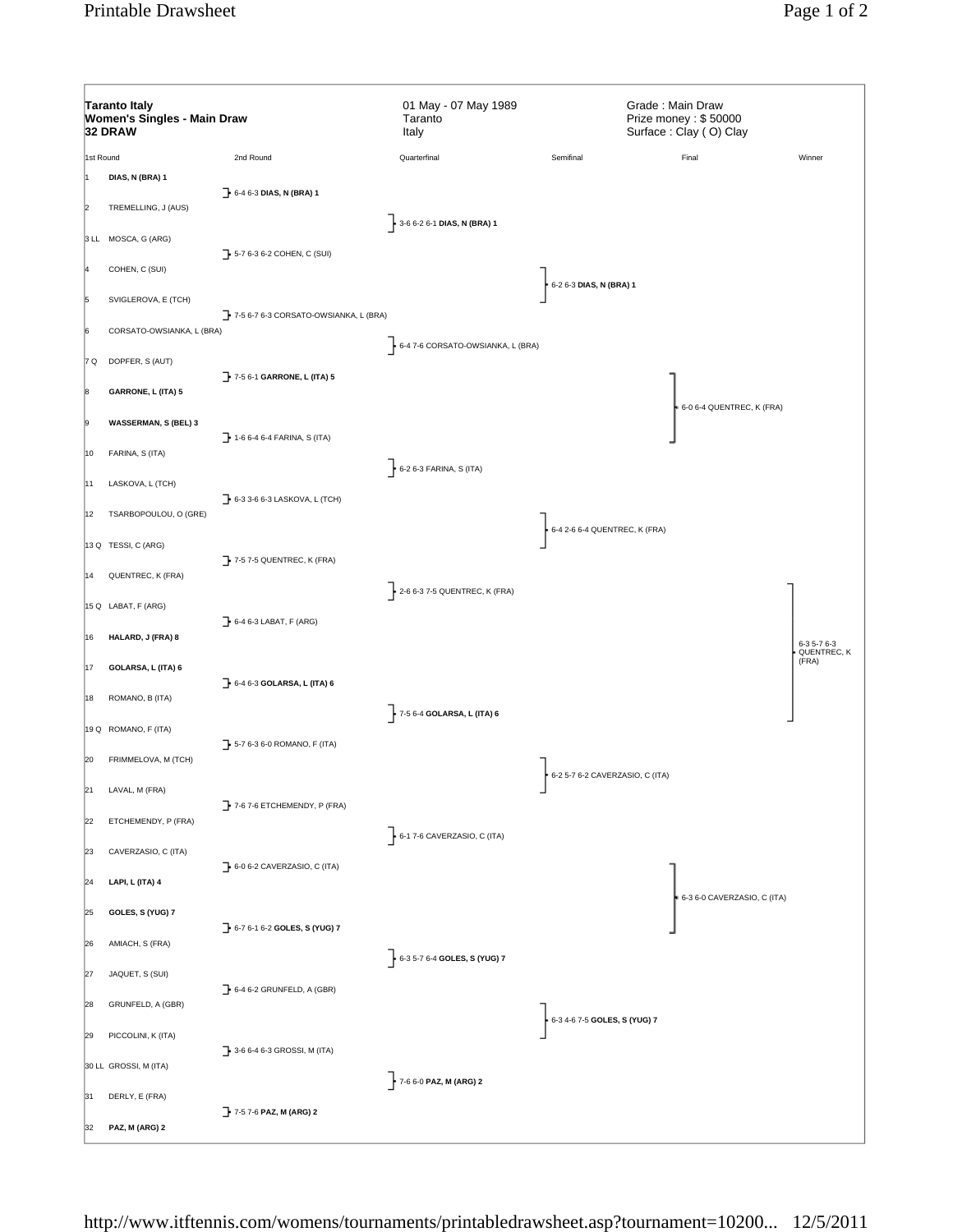|           | <b>Taranto Italy</b><br>Women's Doubles - Main Draw<br>16 DRAW |                                                               | 01 May - 07 May 1989<br>Taranto<br>Italy |                                                               | Grade: Main Draw<br>Prize money: \$50000<br>Surface: Clay (O) Clay |                                                                   |
|-----------|----------------------------------------------------------------|---------------------------------------------------------------|------------------------------------------|---------------------------------------------------------------|--------------------------------------------------------------------|-------------------------------------------------------------------|
| 1st Round |                                                                | Quarterfinal                                                  |                                          | Semifinal                                                     | Final                                                              | Winner                                                            |
|           | GOLES, S (YUG) / PAZ, M (ARG) 1                                |                                                               |                                          |                                                               |                                                                    |                                                                   |
|           |                                                                | 7-67-5 GOLES, S (YUG) / PAZ, M (ARG) 1                        |                                          |                                                               |                                                                    |                                                                   |
|           |                                                                |                                                               |                                          |                                                               |                                                                    |                                                                   |
|           | GARRONE, L (ITA) / GOLARSA, L (ITA)                            |                                                               |                                          |                                                               |                                                                    |                                                                   |
|           |                                                                |                                                               |                                          | $\frac{1}{2}$ 6-0 6-3 GOLES, S (YUG) / PAZ, M (ARG) 1         |                                                                    |                                                                   |
|           | GRECO, G (ITA) / RUSSINO, D (ITA)                              |                                                               |                                          |                                                               |                                                                    |                                                                   |
|           |                                                                | $\rightarrow$ 6-2 6-1 GROSSI, M (ITA) / ROMANO, B (ITA)       |                                          |                                                               |                                                                    |                                                                   |
|           | GROSSI, M (ITA) / ROMANO, B (ITA)                              |                                                               |                                          |                                                               |                                                                    |                                                                   |
|           |                                                                |                                                               |                                          |                                                               | 6-2 6-4 GOLES, S (YUG) / PAZ, M (ARG) 1                            |                                                                   |
|           | HALARD, J (FRA) / WASSERMAN, S (BEL) 3                         |                                                               |                                          |                                                               |                                                                    |                                                                   |
|           |                                                                |                                                               |                                          |                                                               |                                                                    |                                                                   |
|           |                                                                | 6-3 7-6 MCDONALD, K (AUS) / RADFORD, K (AUS)                  |                                          |                                                               |                                                                    |                                                                   |
|           | MCDONALD, K (AUS) / RADFORD, K (AUS)                           |                                                               |                                          |                                                               |                                                                    |                                                                   |
|           |                                                                |                                                               |                                          | $\leftarrow$ 6-7 6-2 6-2 MCDONALD, K (AUS) / RADFORD, K (AUS) |                                                                    |                                                                   |
|           | COHEN, C (SUI) / JACQUET, M (FRA)                              |                                                               |                                          |                                                               |                                                                    |                                                                   |
|           |                                                                | 6-0 7-6 COHEN, C (SUI) / JACQUET, M (FRA)                     |                                          |                                                               |                                                                    |                                                                   |
|           | CAVERZASIO, C (ITA) / LAPI, L (ITA)                            |                                                               |                                          |                                                               |                                                                    |                                                                   |
|           |                                                                |                                                               |                                          |                                                               |                                                                    | $6 - 26 - 2$<br>GOLES, S<br>GOLES, S<br>(YUG) / PAZ,<br>M (ARG) 1 |
|           | CORSATO-OWSIANKA, L (BRA) / DIAS, N (BRA)                      |                                                               |                                          |                                                               |                                                                    |                                                                   |
|           |                                                                |                                                               |                                          |                                                               |                                                                    |                                                                   |
|           |                                                                | 6-3 4-6 6-4 CORSATO-OWSIANKA, L (BRA) / DIAS, N (BRA)         |                                          |                                                               |                                                                    |                                                                   |
| 10        | MOSCA, G (ARG) / TELLA, L (BRA)                                |                                                               |                                          |                                                               |                                                                    |                                                                   |
|           |                                                                |                                                               |                                          | 6-2 6-3 CORSATO-OWSIANKA, L (BRA) / DIAS, N (BRA)             |                                                                    |                                                                   |
|           | 11 LAVAL, M (FRA) / VAN LOTTUM, N (FRA)                        |                                                               |                                          |                                                               |                                                                    |                                                                   |
|           |                                                                | 6-4 5-7 6-4 MARTIN, F (FRA) / NOZZOLI, C (ITA) 4              |                                          |                                                               |                                                                    |                                                                   |
| 12        | MARTIN, F (FRA) / NOZZOLI, C (ITA) 4                           |                                                               |                                          |                                                               |                                                                    |                                                                   |
|           |                                                                |                                                               |                                          |                                                               | $\cdot$ 6-2 6-2 AMIACH, S (FRA) / DERLY, E (FRA) 2                 |                                                                   |
| 13        | SPRUNG, H (AUT) / TSARBOPOULOU, O (GRE)                        |                                                               |                                          |                                                               |                                                                    |                                                                   |
|           |                                                                |                                                               |                                          |                                                               |                                                                    |                                                                   |
|           |                                                                | $\rightarrow$ 6-7 6-4 6-2 BOWREY, M (AUS) / EKSTRAND, M (SWE) |                                          |                                                               |                                                                    |                                                                   |
|           | 14 BOWREY, M (AUS) / EKSTRAND, M (SWE)                         |                                                               |                                          |                                                               |                                                                    |                                                                   |
|           |                                                                |                                                               |                                          | $\rightarrow$ 6-0 6-4 AMIACH, S (FRA) / DERLY, E (FRA) 2      |                                                                    |                                                                   |
|           | 15 ETCHEMENDY, P (FRA) / QUENTREC, K (FRA)                     |                                                               |                                          |                                                               |                                                                    |                                                                   |
|           |                                                                | 6-1 6-0 AMIACH, S (FRA) / DERLY, E (FRA) 2                    |                                          |                                                               |                                                                    |                                                                   |
| 16        | AMIACH, S (FRA) / DERLY, E (FRA) 2                             |                                                               |                                          |                                                               |                                                                    |                                                                   |
|           |                                                                |                                                               |                                          |                                                               |                                                                    |                                                                   |